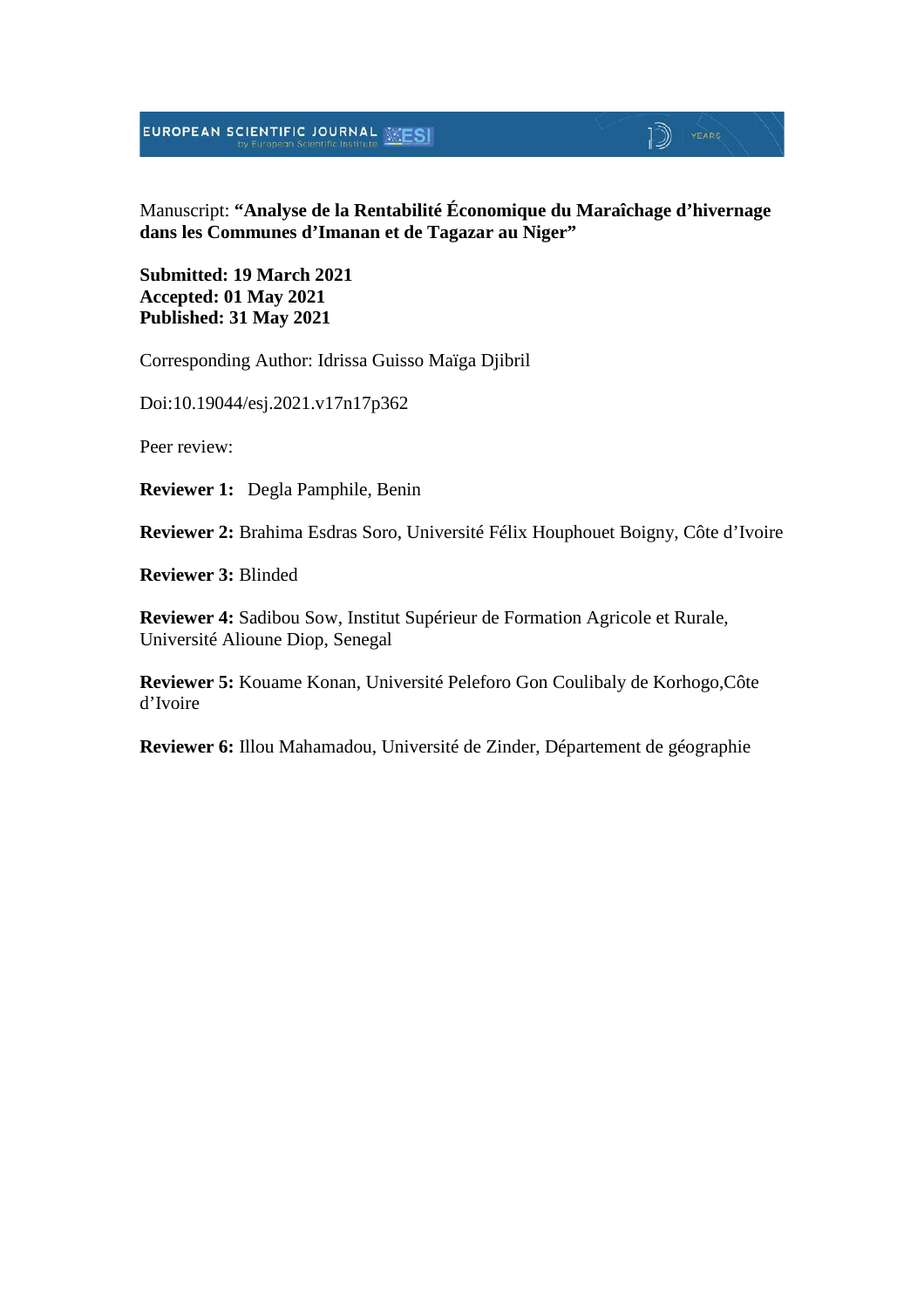This form is designed to summarize the manuscript peer review that you have completed and to ensure that you have considered all appropriate criteria in your review. Your review should provide a clear statement, to the authors and editors, of the modifications necessary before the paper can be published or the specific reasons for rejection.

Please respond within the appointed time so that we can give the authors timely responses and feedback.

NOTE: ESJ promotes peer review procedure based on scientific validity and technical quality of the paper (not perceived the impact). You are also not required to do proofreading of the paper. It could be recommended as part of the revision. *ESJ editorial office would like to express its special gratitude for your time and efforts. Our editorial team is a substantial reason that stands ESJ out from the crowd!* 

| Reviewer Name: DEGLA Pamphile                                                                                                                                                                                |                                          |  |
|--------------------------------------------------------------------------------------------------------------------------------------------------------------------------------------------------------------|------------------------------------------|--|
| University/Country: Benin                                                                                                                                                                                    |                                          |  |
| Date Manuscript Received: 22.03.2021                                                                                                                                                                         | Date Review Report Submitted: 30.03.2021 |  |
| Manuscript Title: Analyse de la rentabilité économique du maraichage d'hivernage dans les<br>communes d'Imanan et de Tagazar au Niger                                                                        |                                          |  |
| <b>ESJ Manuscript Number:</b>                                                                                                                                                                                |                                          |  |
| You agree your name is revealed to the author of the paper:<br>Yes / <b>No</b>                                                                                                                               |                                          |  |
| You approve, your name as a reviewer of this paper, is available in the "review history" of the paper: Yes /No<br>You approve, this review report is available in the "review history" of the paper: Yes /No |                                          |  |

### **Evaluation Criteria:**

| <i><b>Questions</b></i>                                                                                                                                                                                                                                                                                                                                                                     | <b>Rating Result</b><br>[Poor] $1-5$<br>[Excellent] |
|---------------------------------------------------------------------------------------------------------------------------------------------------------------------------------------------------------------------------------------------------------------------------------------------------------------------------------------------------------------------------------------------|-----------------------------------------------------|
| 1. The title is clear and it is adequate to the content of the<br>article.                                                                                                                                                                                                                                                                                                                  |                                                     |
| The title is clear, but the development made by the author does not more reflect<br>exactly the content of the title. For instance, two municipalities were mentioned as<br>the study area. Nowhere in the article the results were presented according to these<br>two municipalities. If the two municipalities are not different one from the other,<br>why does the author choose them? |                                                     |
| 2. The abstract clearly presents objects, methods and                                                                                                                                                                                                                                                                                                                                       |                                                     |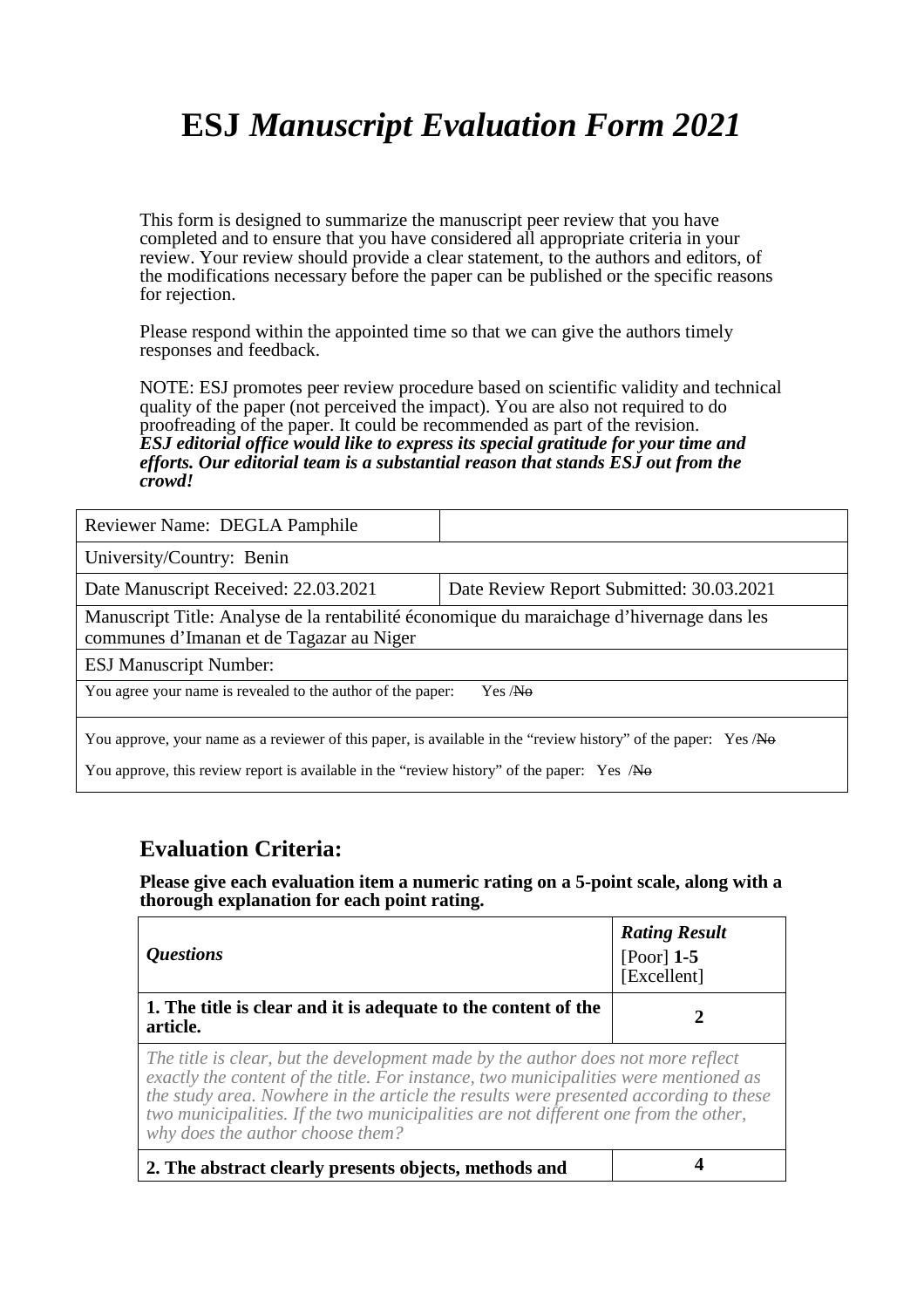| results.                                                                                                                                                                                                                                                                                                                                                                                                                                                                                                     |                |
|--------------------------------------------------------------------------------------------------------------------------------------------------------------------------------------------------------------------------------------------------------------------------------------------------------------------------------------------------------------------------------------------------------------------------------------------------------------------------------------------------------------|----------------|
| Apart from some inconsistencies in the article, the abstract clearly presents objects,<br>methods and results                                                                                                                                                                                                                                                                                                                                                                                                |                |
| 3. There are few grammatical errors and spelling<br>mistakes in this article.                                                                                                                                                                                                                                                                                                                                                                                                                                | $\overline{2}$ |
| There are many mistakes in the article. Some of them have been highlighted in<br>yellow to better attract the author's attention. In addition, many sentences are<br>poorly worded throughout the document.                                                                                                                                                                                                                                                                                                  |                |
| 4. The study methods are explained clearly.                                                                                                                                                                                                                                                                                                                                                                                                                                                                  | 3              |
| All parts of the study methods are not clearly explained. For instance, it is not clear,<br>how the farmers haven been selected. Also, it is not clear, why among all the<br>methods of profitability estimation and determinants identification that exist in the<br>literature and that the author failed to present, he simply chooses the Cobb-Douglas<br>function. He also failed to explain why only the variables he put in his model are<br>relevant and not others. He needs a theoretical support. |                |
| 5. The results are clear and do not contain errors.                                                                                                                                                                                                                                                                                                                                                                                                                                                          | 2              |
| The results are presented in very poor language. There are too many assertions<br>without any theoretical support. The analysis of the results is very weak and their<br>comparison with evidence from the literature is lacking. None of the tables<br>presented are referenced in the text.                                                                                                                                                                                                                |                |
| 6. The conclusions or summary are accurate and<br>supported by the content.                                                                                                                                                                                                                                                                                                                                                                                                                                  | $\overline{2}$ |
| The summary is not as accurate. It reflects the weakness of the analysis of the<br>results of the article                                                                                                                                                                                                                                                                                                                                                                                                    |                |
| 7. The references are comprehensive and appropriate.                                                                                                                                                                                                                                                                                                                                                                                                                                                         | $\overline{2}$ |
| Most of the references are from gray literature. Only one reference out of the 19<br>$(5%)$ is a published article                                                                                                                                                                                                                                                                                                                                                                                           |                |

 $\mathbb{D}$  YEARS

### **Comments and Suggestions to the Author(s):**

Use clearer and more precise language Improve the presentation and the analysis of the results Use more appropriate literature. Improve discussion of results

**EUROPEAN SCIENTIFIC JOURNAL SESI**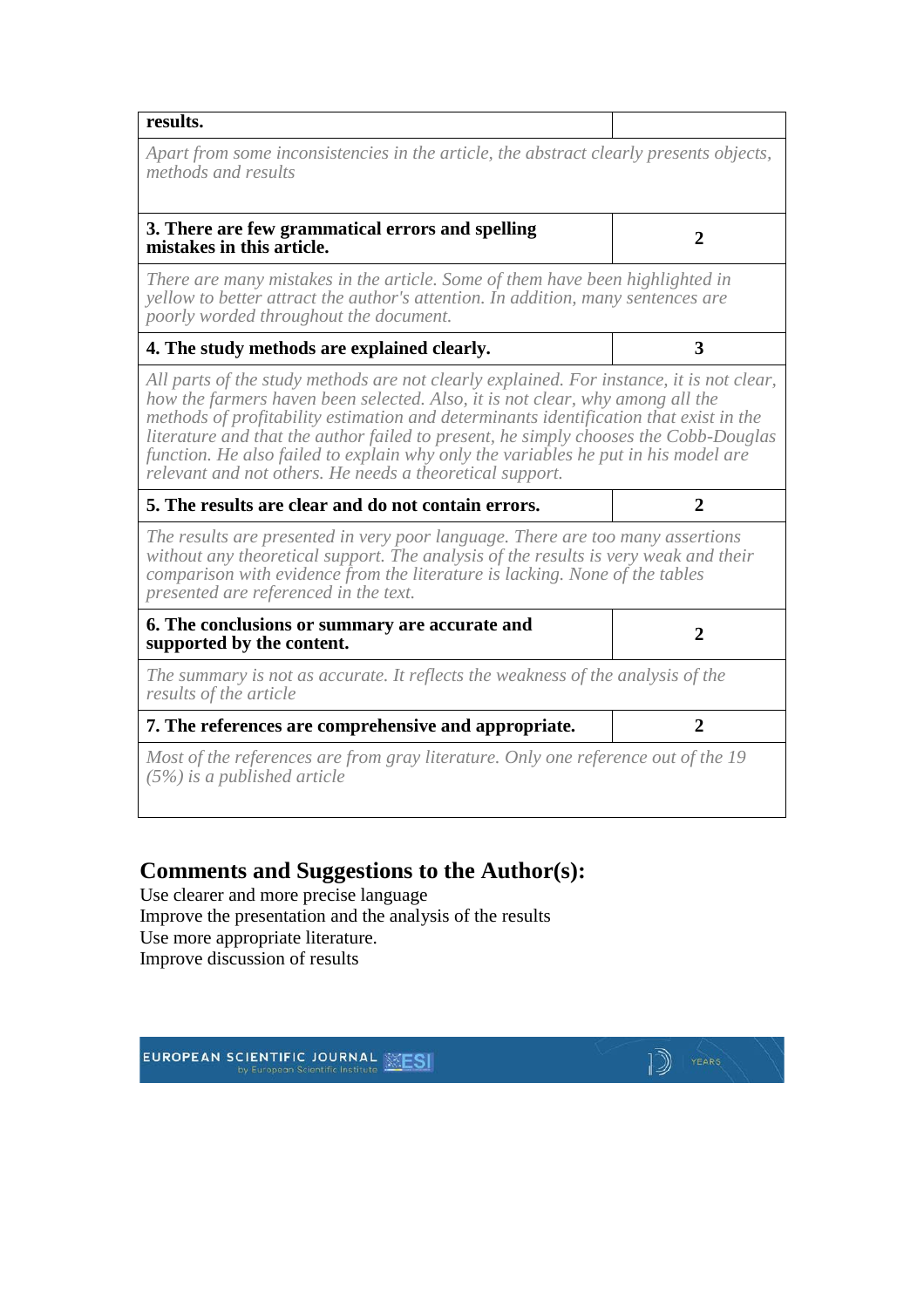This form is designed to summarize the manuscript peer review that you have completed and to ensure that you have considered all appropriate criteria in your review. Your review should provide a clear statement, to the authors and editors, of the modifications necessary before the paper can be published or the specific reasons for rejection.

Please respond within the appointed time so that we can give the authors timely responses and feedback.

NOTE: ESJ promotes peer review procedure based on scientific validity and technical quality of the paper (not perceived the impact). You are also not required to do proofreading of the paper. It could be recommended as part of the revision. *ESJ editorial office would like to express its special gratitude for your time and efforts. Our editorial team is a substantial reason that stands ESJ out from the crowd!* 

| <b>Reviewer Name:</b>                                                                                                                                                                                | Email:                                                                                    |  |
|------------------------------------------------------------------------------------------------------------------------------------------------------------------------------------------------------|-------------------------------------------------------------------------------------------|--|
| University/Country:                                                                                                                                                                                  |                                                                                           |  |
| Date Manuscript Received: 24 mars 2020                                                                                                                                                               | Date Review Report Submitted:                                                             |  |
|                                                                                                                                                                                                      | Manuscript Title: Analyse de la rentabilité économique du maraichage d'hivernage dans les |  |
| communes d'Imanan et de Tagazar au Niger.                                                                                                                                                            |                                                                                           |  |
| ESJ Manuscript Number: 06042021                                                                                                                                                                      |                                                                                           |  |
| You agree your name is revealed to the author of the paper:<br>N <sub>0</sub>                                                                                                                        |                                                                                           |  |
| You approve, your name as a reviewer of this paper, is available in the "review history" of the paper: Yes<br>You approve, this review report is available in the "review history" of the paper: Yes |                                                                                           |  |

### **Evaluation Criteria:**

| <i><b>Ouestions</b></i>                                                                                                                | <b>Rating Result</b><br>[Poor] $1-5$<br>[Excellent] |
|----------------------------------------------------------------------------------------------------------------------------------------|-----------------------------------------------------|
| 1. The title is clear and it is adequate to the content of the<br>article.                                                             |                                                     |
| Le titre est en adéquation avec le contenu mais il existe des phrases trop longues à<br>reformuler en des phrases courtes et concises. |                                                     |
| 2. The abstract clearly presents objects, methods and<br>results.                                                                      |                                                     |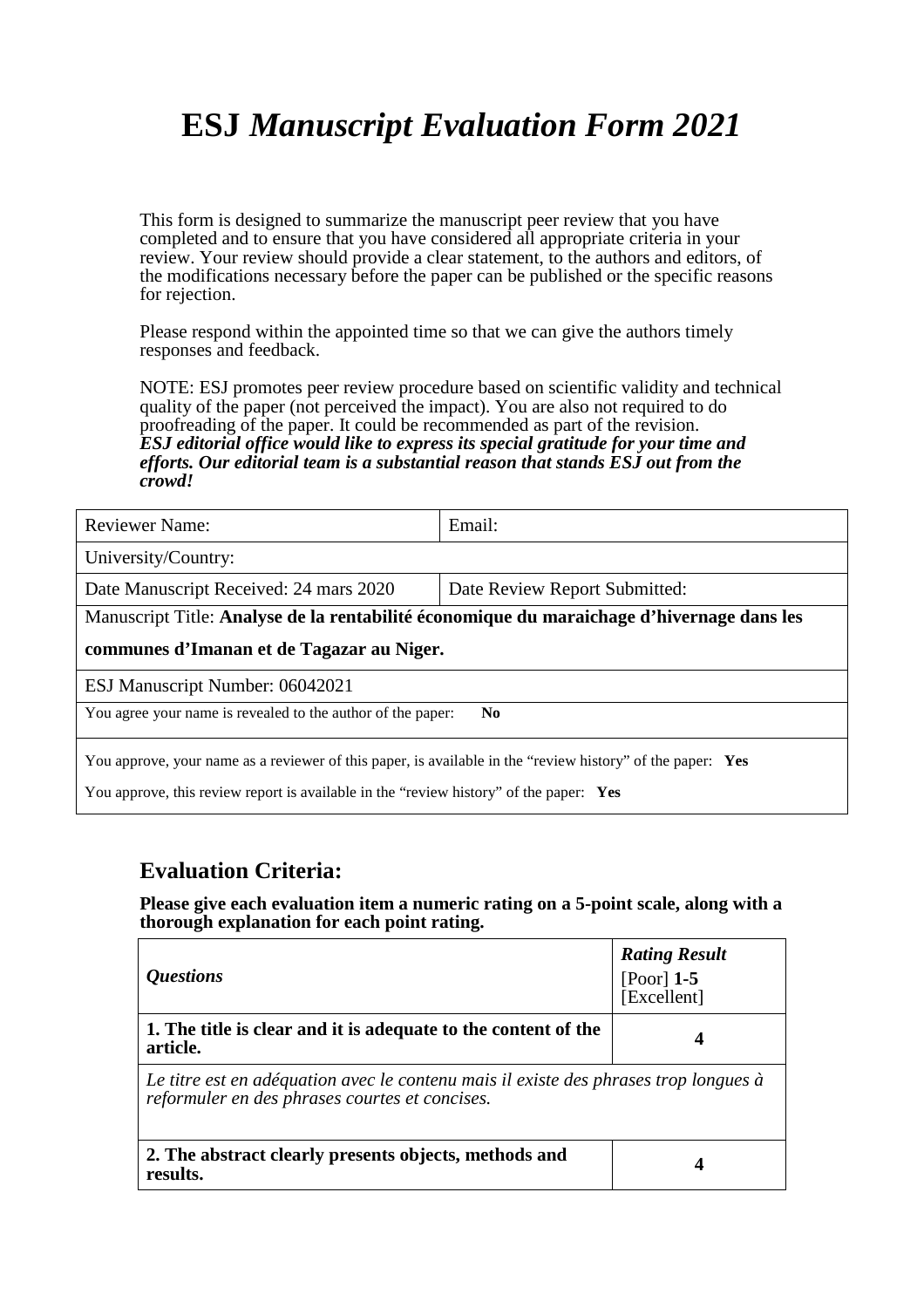| $\mathbf{2}$                                                                     |
|----------------------------------------------------------------------------------|
| Il existe trop de fautes grammaticales dans tout le corps de ce document. Des    |
| 3                                                                                |
| Le plan de la méthodologie a été mal élaborée dans l'ensemble.                   |
| 3                                                                                |
| Les resultats n'ont pas été suffisamment bien presentés. Avec une discussion mal |
| Δ                                                                                |
|                                                                                  |
| 3                                                                                |
| Certaines references bibliographiques n'ont pas été citées. Voir le guide des    |
|                                                                                  |

### **Overall Recommendation** (mark an X with your recommendation):

| Accepted, no revision needed               |  |
|--------------------------------------------|--|
| Accepted, minor revision needed            |  |
| Return for major revision and resubmission |  |
| Reject                                     |  |

### **Comments and Suggestions to the Author(s):**

### 1. Commentaires généraux

L'étude traite d'un sujet important pour les pays tropicaux et chauds en développement (le défi de l'amélioration de la productivité pour nourrir une population en croissance rapide). L'originalité de votre travail porte principalement sur le modèle utilisé pour évaluer la rentabilité économique des cultures maraîchères, veritable alternative pour la diversification des revenus en hivernage.

Néanmoins, votre travail serait plus intéressant si vous aviez également comparé vos résultats avec les travaux réalisés sur ces cultures maraîchères dans la même région (notamment au Mali et au Sénégal) ou dans le monde.

### 2. Introduction

Le contexte et la problématique assez bien exposés. Cépendant il existe trop de fautes grammaticales et syntaxiques.

### 3. Méthodes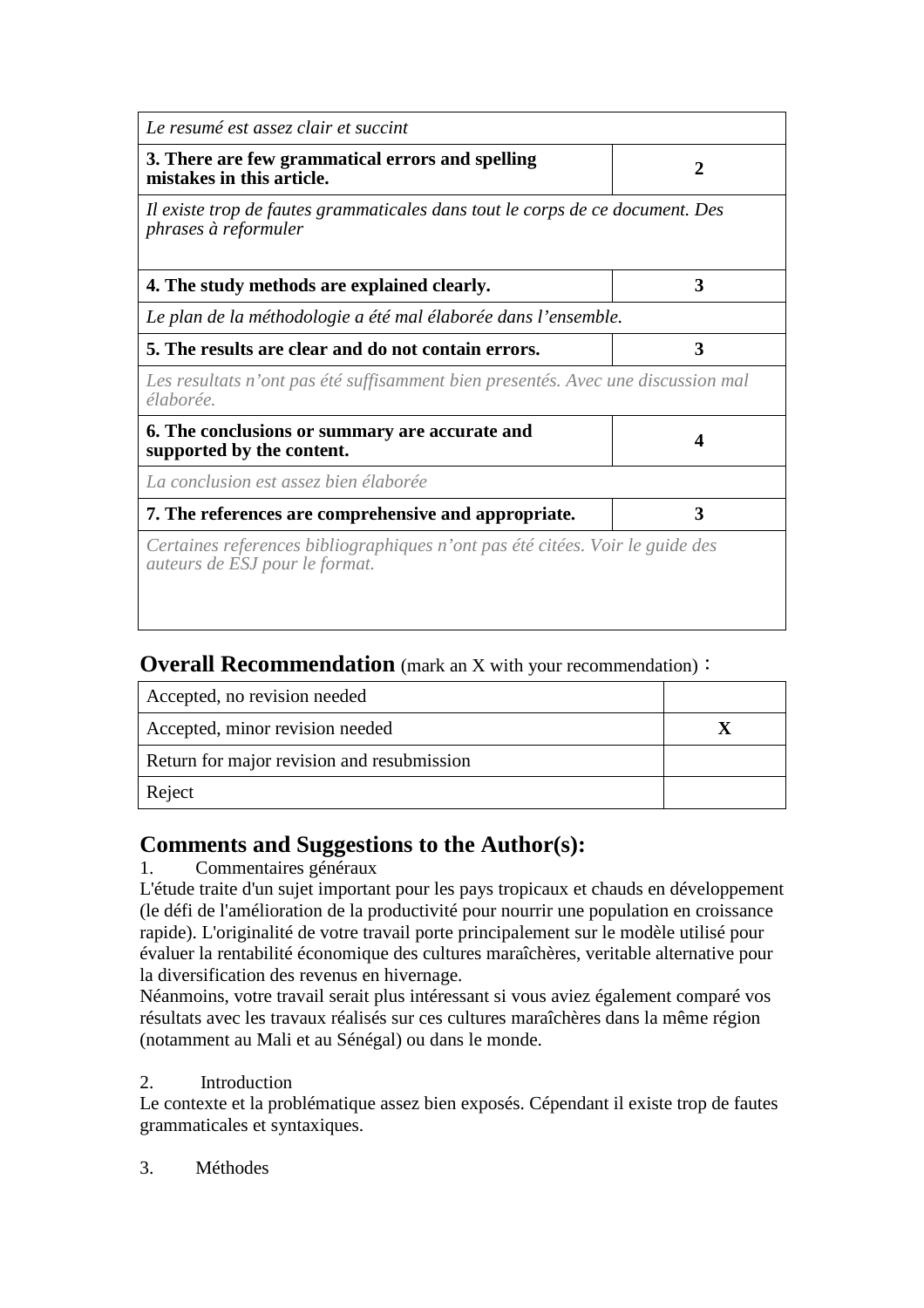Revoir le plan de la partie Matériel et Méthodes. Les methodes décrites doivent être presentées de façon liminaire et ne doivent pas faire l'objet d'une description trop détaillée. Vous pouvez juste dire que vous avez utilisé le modèle de certains auteurs que vous citez avec une explication brève de ce modèle.

Dans cette partie, le logiciel utilisé pour le traitement statistique des données n'a pas été présenté. Le type d'analyse avec les différentes interpretations ne sont pas perçus.

#### 4. Résultats-Discussion

Il existe plusieurs fautes grammaticales et syntaxiques dans le texte. Pour cette partie, il faut avoir realiser une bonne bibliographie. Ce travail n'est pas certainement le premier dans cette region de l'Afrique ou alors il a été realisé aussi dans d'autres pays en dehors de l'Afrique. La discussion doit être bien élaborée

#### 5. Références

Revoir tous les auteurs cités dans le texte et dans les Références : tous ne sont pas references. Voir le guide aux auteurs pour le format.

EUROPEAN SCIENTIFIC JOURNAL MESI

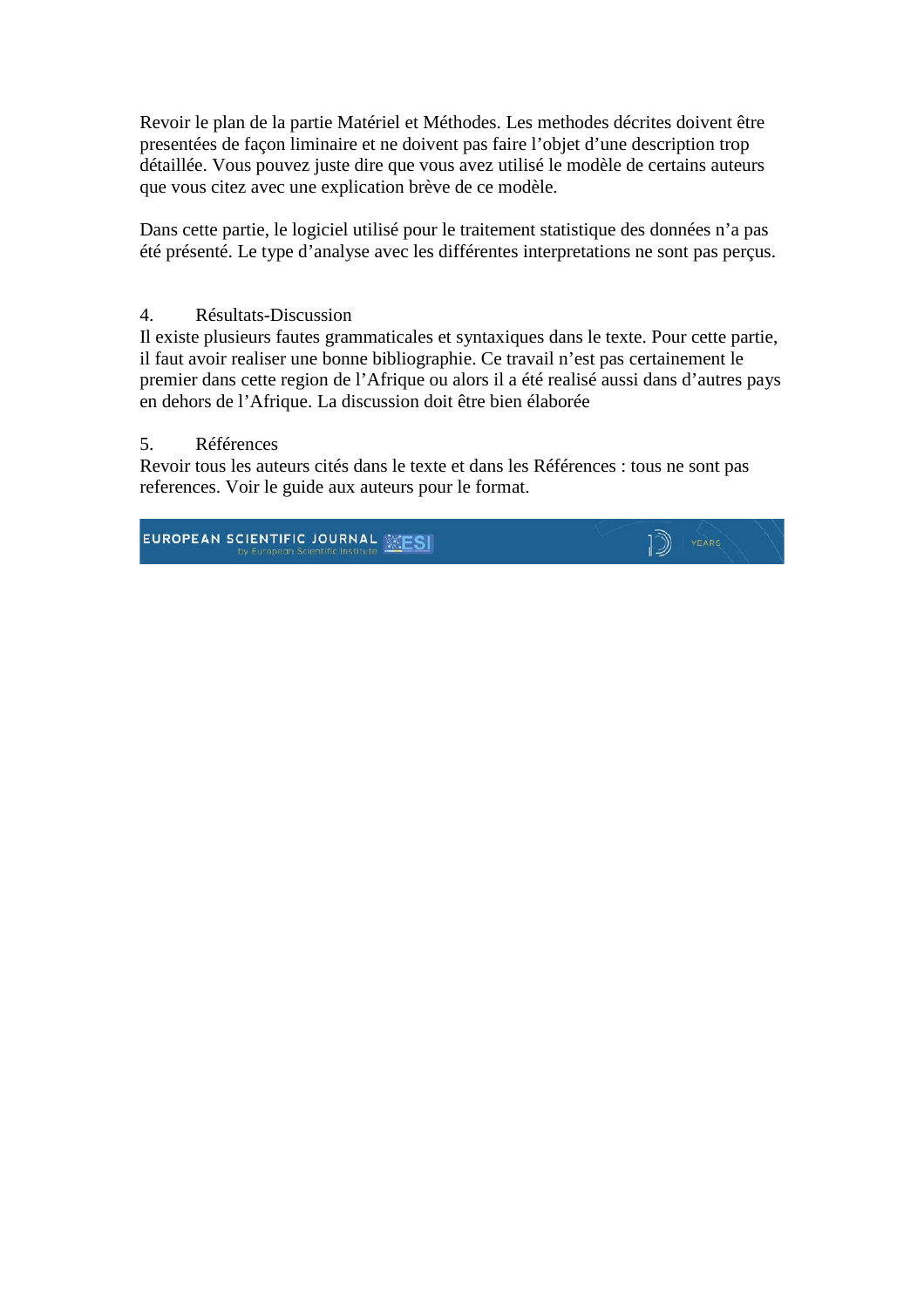This form is designed to summarize the manuscript peer review that you have completed and to ensure that you have considered all appropriate criteria in your review. Your review should provide a clear statement, to the authors and editors, of the modifications necessary before the paper can be published or the specific reasons for rejection.

Please respond within the appointed time so that we can give the authors timely responses and feedback.

NOTE: ESJ promotes peer review procedure based on scientific validity and technical quality of the paper (not perceived the impact). You are also not required to do proofreading of the paper. It could be recommended as part of the revision. *ESJ editorial office would like to express its special gratitude for your time and efforts. Our editorial team is a substantial reason that stands ESJ out from the crowd!* 

| Reviewer Name: Dr Sadibou SOW                                                                                                                                                                              | Email:                                   |  |
|------------------------------------------------------------------------------------------------------------------------------------------------------------------------------------------------------------|------------------------------------------|--|
| University/Country: Université Alioune Diop/Sénégal                                                                                                                                                        |                                          |  |
| Date Manuscript Received: 23/3/2021                                                                                                                                                                        | Date Review Report Submitted: 17/04/2021 |  |
| Manuscript Title: Analyse de la rentabilité économique du maraichage d'hivernage dans les<br>communes d'Imanan et de Tagazar au Niger                                                                      |                                          |  |
| ESJ Manuscript Number: 06.04.2021                                                                                                                                                                          |                                          |  |
| You agree your name is revealed to the author of the paper:<br>Yes/No                                                                                                                                      |                                          |  |
| You approve, your name as a reviewer of this paper, is available in the "review history" of the paper: YesANo<br>You approve, this review report is available in the "review history" of the paper: YesANO |                                          |  |

### **Evaluation Criteria:**

| <i><b>Questions</b></i>                                                    | <b>Rating Result</b><br>[Poor] 1-5<br>[Excellent] |
|----------------------------------------------------------------------------|---------------------------------------------------|
| 1. The title is clear and it is adequate to the content of the<br>article. | 5                                                 |
| the title is clear and is adaquate to the content of the article           |                                                   |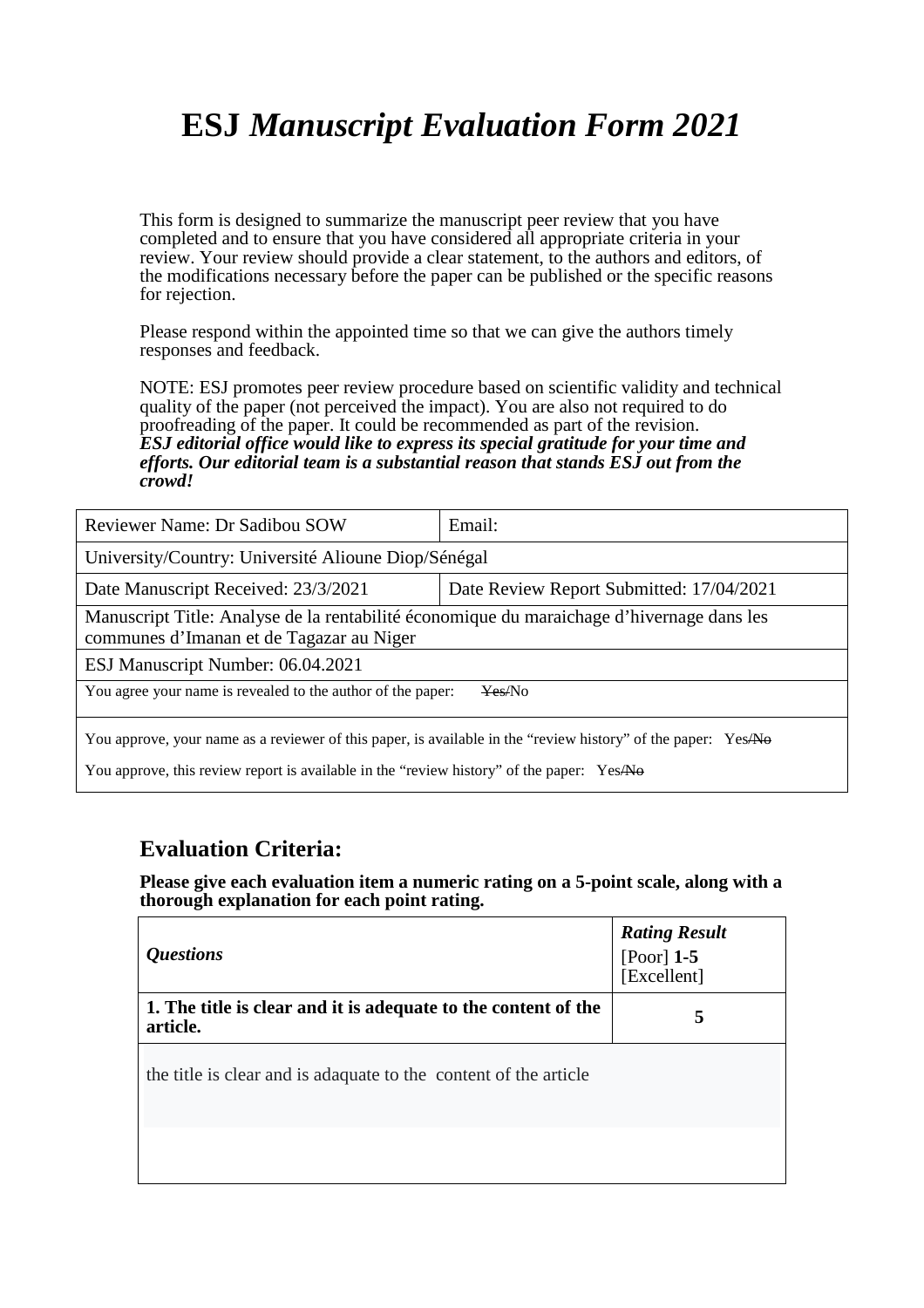| 2. The abstract clearly presents objects, methods and<br>results.                                                                                                                                                | 5 |  |
|------------------------------------------------------------------------------------------------------------------------------------------------------------------------------------------------------------------|---|--|
| the summary is well written and highlights the main results, the objectives sought<br>and the method is well presented                                                                                           |   |  |
| 3. There are few grammatical errors and spelling<br>mistakes in this article.                                                                                                                                    | 4 |  |
| (Please insert your comments)                                                                                                                                                                                    |   |  |
| il faut noter des fautes d'orthographe et d'inattention                                                                                                                                                          |   |  |
| L'écriture des noms des auteurs est à corriger elle doit être en miniscule.                                                                                                                                      |   |  |
| Dans l'introduction la 14 éme ou 15 eme phrase est longue et incomprehensible.                                                                                                                                   |   |  |
|                                                                                                                                                                                                                  |   |  |
| 4. The study methods are explained clearly.                                                                                                                                                                      | 3 |  |
| Dans materiel et methode: expliquer la base de choix de l'échantillon pourquoi<br>22,7%?                                                                                                                         |   |  |
| Methode et determination des determinants de la rentabilité:                                                                                                                                                     |   |  |
| Revoir certains concepts comme la difference entre rentabilité et bénéfice, le capital<br>qui est différent du stock?                                                                                            |   |  |
| Expliquer le type d'amortissement utiliser, La formule seulement ne suffit pas                                                                                                                                   |   |  |
| Model empirique, point 2.3.5 expliquer les éléments de l'équation Cobb-Douglass,<br>sur quelle période est fait l'analyse c'est à dire combien d'année, une seule année ne<br>peut donner des résultats fiables? |   |  |
| Ecrire les auteurs en minuscule                                                                                                                                                                                  |   |  |
|                                                                                                                                                                                                                  |   |  |
|                                                                                                                                                                                                                  |   |  |
|                                                                                                                                                                                                                  |   |  |
|                                                                                                                                                                                                                  |   |  |
| 5. The results are clear and do not contain errors.<br>3.3 Analyse de la rentabilité économique et financière : il y a erreur sur le cout des                                                                    |   |  |
|                                                                                                                                                                                                                  |   |  |
| variables c'est 8,23% à la place de 82,35%. En comparaison avec la production du                                                                                                                                 |   |  |
| maïs ici la comparaison n'est pas adaptée si la production du maïs est produite en                                                                                                                               |   |  |
| saison sèche.                                                                                                                                                                                                    |   |  |
| 6. The conclusions or summary are accurate and<br>supported by the content.                                                                                                                                      | 5 |  |
| (Please insert your comments)                                                                                                                                                                                    |   |  |
| la conclusion RAS                                                                                                                                                                                                |   |  |
| 7. The references are comprehensive and appropriate.                                                                                                                                                             | 5 |  |
| (Please insert your comments)                                                                                                                                                                                    |   |  |
| <b>RAS</b>                                                                                                                                                                                                       |   |  |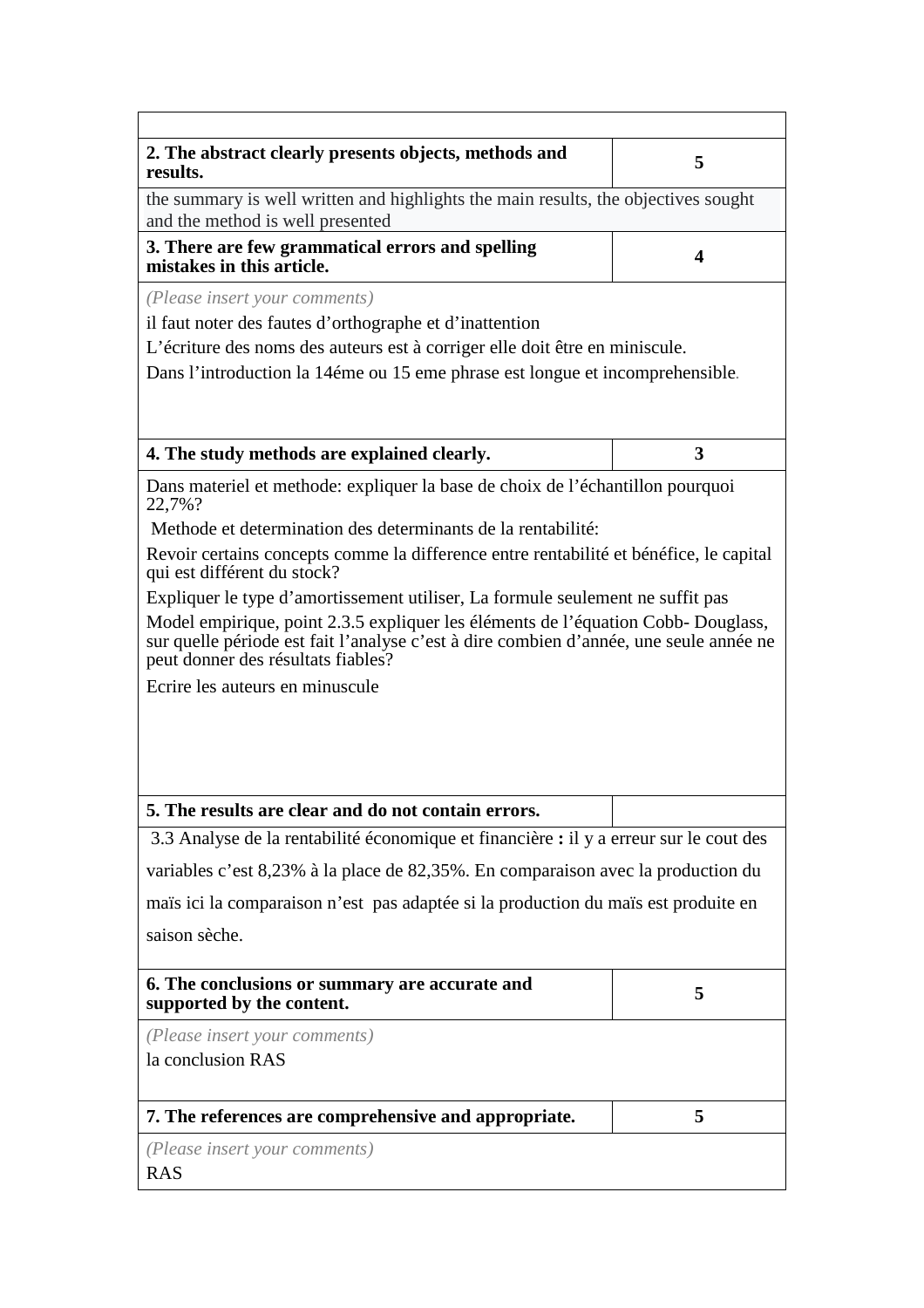### **Overall Recommendation** (mark an X with your recommendation):

| Accepted, no revision needed               |  |
|--------------------------------------------|--|
| Accepted, minor revision needed            |  |
| Return for major revision and resubmission |  |
| Reject                                     |  |

## **Comments and Suggestions to the Author(s):**

L'article est bien rédigé et cadre avec le contexte. Cependant il y a des nuances avec certains concepts qu'il faut verifier. L'analyse économétrique n'a pas expliqué la période revue car une année ne suffit pas pour tirer des conclusions. Il faut nous édifier sur le choix de la période. Il faut aussi expliquer la base de choix de l'échantillon comment vous aviez fait?

D YEARS

EUROPEAN SCIENTIFIC JOURNAL **EXESI**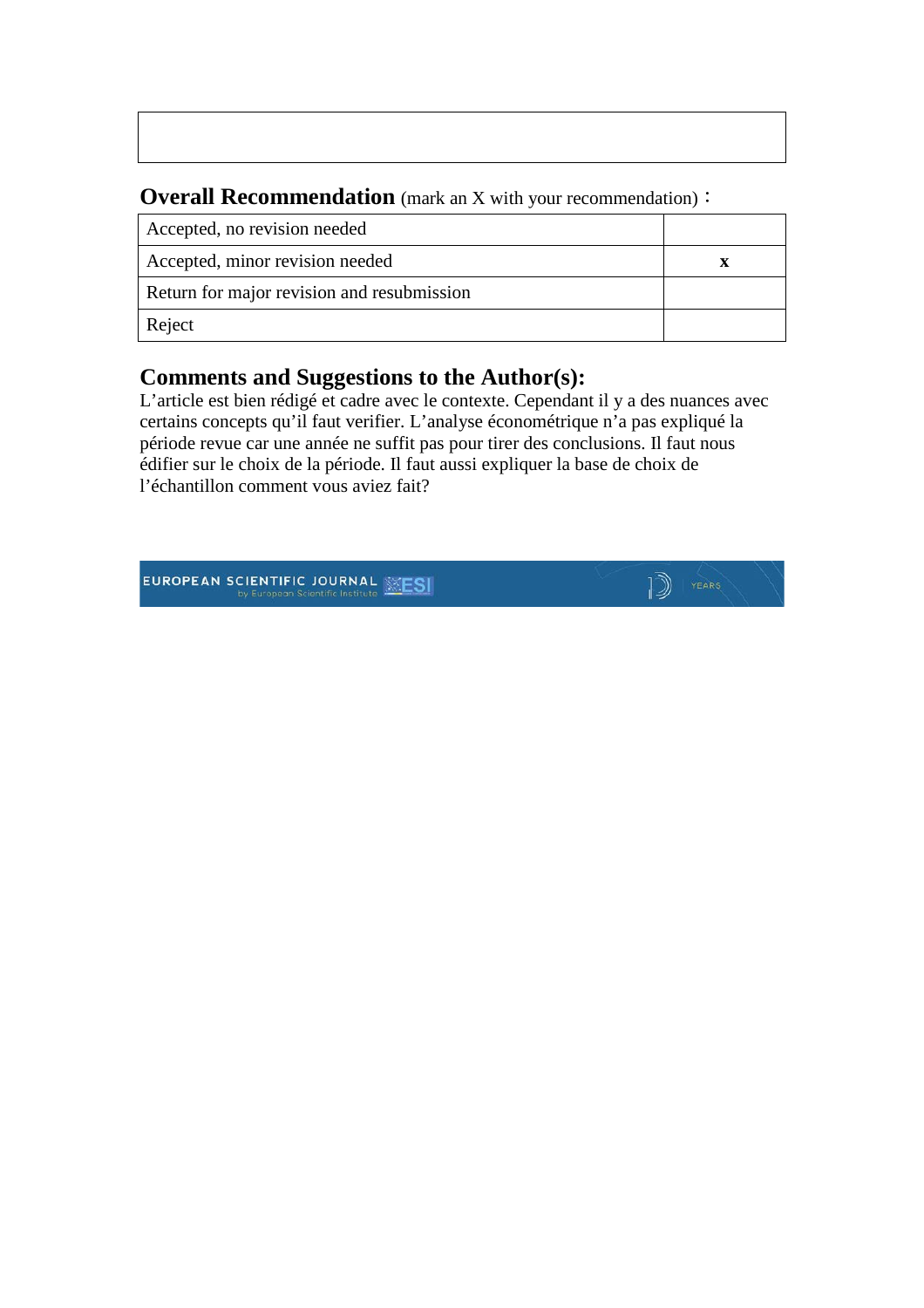This form is designed to summarize the manuscript peer review that you have completed and to ensure that you have considered all appropriate criteria in your review. Your review should provide a clear statement, to the authors and editors, of the modifications necessary before the paper can be published or the specific reasons for rejection.

Please respond within the appointed time so that we can give the authors timely responses and feedback.

NOTE: ESJ promotes peer review procedure based on scientific validity and technical quality of the paper (not perceived the impact). You are also not required to do proofreading of the paper. It could be recommended as part of the revision. *ESJ editorial office would like to express its special gratitude for your time and efforts. Our editorial team is a substantial reason that stands ESJ out from the crowd!* 

| Reviewer Name: KOUAME Konan                                                                      | Email:                        |  |
|--------------------------------------------------------------------------------------------------|-------------------------------|--|
| University/Country: Université Peleforo Gon Coulibaly de Korhogo (Côte d'Ivoire)                 |                               |  |
| Date Manuscript Received: 23/04/2021                                                             | Date Review Report Submitted: |  |
| Manuscript Title: Etude de l'arrière effet des légumineuses alimentaires sur la productivité des |                               |  |
| légumes : cas de la tomate                                                                       |                               |  |
|                                                                                                  |                               |  |
| ESJ Manuscript Number: 0437/21                                                                   |                               |  |
| You agree your name is revealed to the author of the paper:<br>No.                               |                               |  |

You approve, your name as a reviewer of this paper, is available in the "review history" of the paper: Yes

You approve, this review report is available in the "review history" of the paper: Yes

### **Evaluation Criteria:**

| <i><b>Ouestions</b></i>                                                    | <b>Rating Result</b><br>[Poor] $1-5$<br>[Excellent] |
|----------------------------------------------------------------------------|-----------------------------------------------------|
| 1. The title is clear and it is adequate to the content of the<br>article. | 3                                                   |
| (The title is clearly and adequate to the content of the article)          |                                                     |
| 2. The abstract clearly presents objects, methods and                      |                                                     |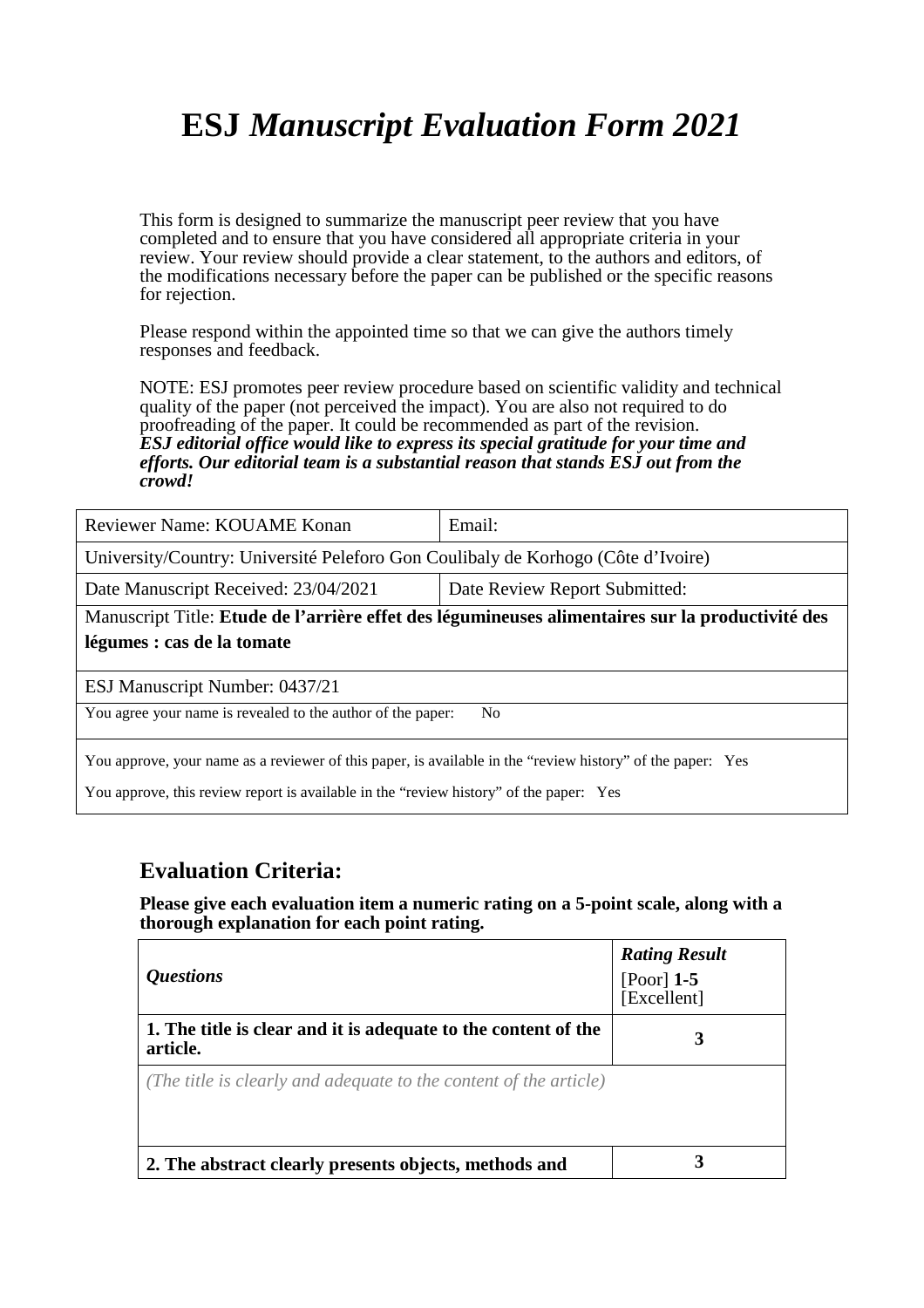| results.                                                                      |   |
|-------------------------------------------------------------------------------|---|
| (The abstract is acceptable)                                                  |   |
| 3. There are few grammatical errors and spelling<br>mistakes in this article. | 2 |
| (There are many grammar and vocabulary mistakes)                              |   |
|                                                                               |   |
| 4. The study methods are explained clearly.                                   | 2 |
| (The study methods are not clearly explained)                                 |   |
|                                                                               |   |
| 5. The results are clear and do not contain errors.                           | 3 |
| (The results are acceptable but not very presented.)                          |   |
| 6. The conclusions or summary are accurate and<br>supported by the content.   | 3 |
| (The conclusion are accurate and supported)                                   |   |
| 7. The references are comprehensive and appropriate.                          | 3 |
|                                                                               |   |

## **Overall Recommendation** (mark an X with your recommendation):

| Accepted, no revision needed               |  |
|--------------------------------------------|--|
| Accepted, minor revision needed            |  |
| Return for major revision and resubmission |  |
| Reject                                     |  |

 $\mathbb{D}$  YEARS

## **Comments and Suggestions to the Author(s):**

**Author** must take into account these observations to improve the document

**EUROPEAN SCIENTIFIC JOURNAL MESI**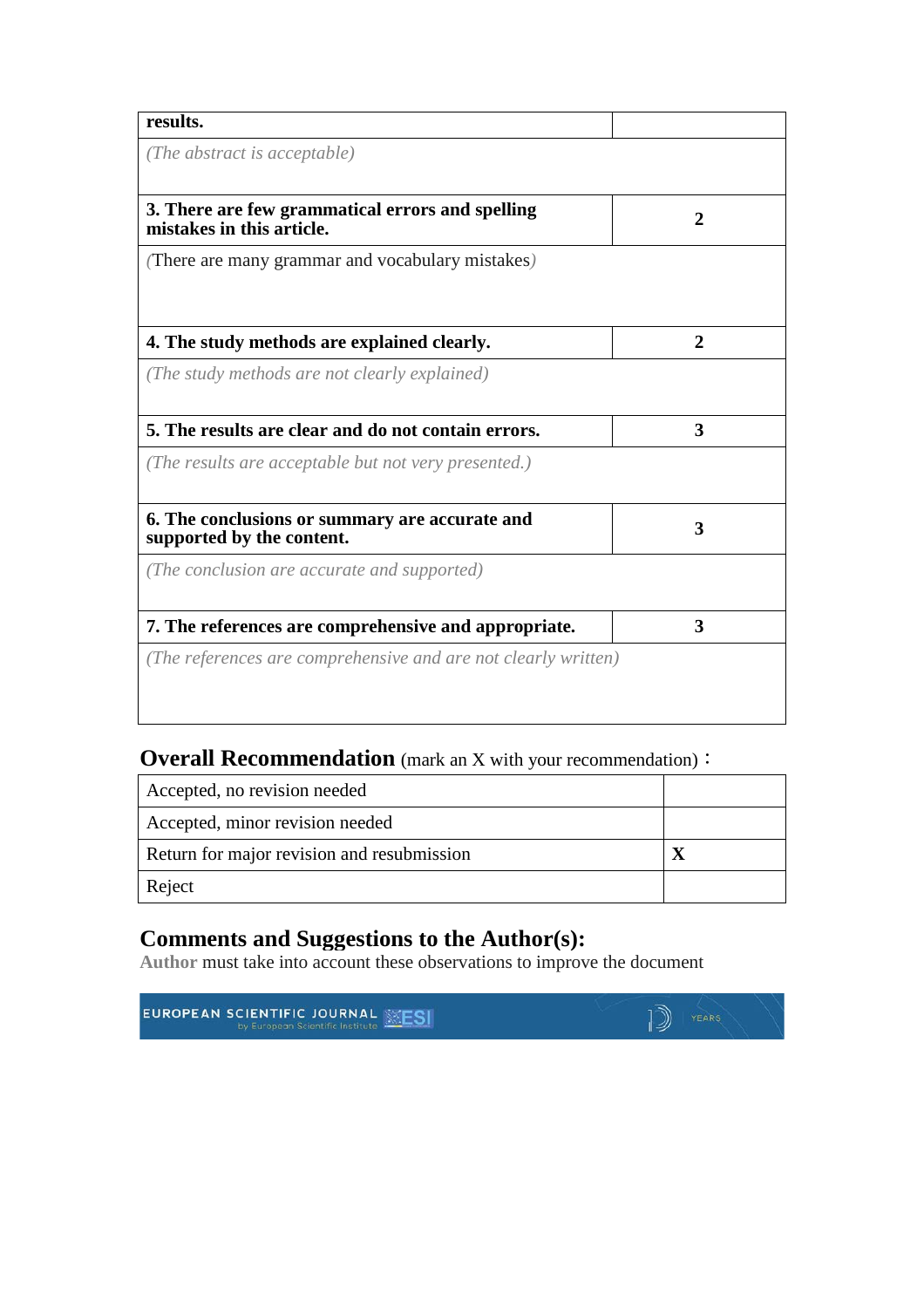This form is designed to summarize the manuscript peer review that you have completed and to ensure that you have considered all appropriate criteria in your review. Your review should provide a clear statement, to the authors and editors, of the modifications necessary before the paper can be published or the specific reasons for rejection.

Please respond within the appointed time so that we can give the authors timely responses and feedback.

NOTE: ESJ promotes peer review procedure based on scientific validity and technical quality of the paper (not perceived the impact). You are also not required to do proofreading of the paper. It could be recommended as part of the revision. *ESJ editorial office would like to express its special gratitude for your time and efforts. Our editorial team is a substantial reason that stands ESJ out from the crowd!* 

| Reviewer Name: ILLOU Mahamadou                                                              | Email:                                   |  |  |  |
|---------------------------------------------------------------------------------------------|------------------------------------------|--|--|--|
| University/Country: Zinder/Niger                                                            |                                          |  |  |  |
| Date Manuscript Received:                                                                   | Date Review Report Submitted: 21.04.2021 |  |  |  |
| Manuscript Title: Analyse de la rentabilité économique du maraichage d'hivernage dans les   |                                          |  |  |  |
| communes d'Imanan et de Tagazar au Niger.                                                   |                                          |  |  |  |
| Analyze of economic profitability of rainymarket garden in the municipalities of Imanan and |                                          |  |  |  |
| <b>Tagazar in Niger.</b>                                                                    |                                          |  |  |  |

ESJ Manuscript Number: 06.04.2021 (1)

You agree your name is revealed to the author of the paper: No

You approve, your name as a reviewer of this paper, is available in the "review history" of the paper:Yes

You approve, this review report is available in the "review history" of the paper:Yes

### **Evaluation Criteria:**

| <i><b>Questions</b></i>                                                    | <b>Rating Result</b><br>[Poor] $1-5$<br>[Excellent] |
|----------------------------------------------------------------------------|-----------------------------------------------------|
| 1. The title is clear and it is adequate to the content of the<br>article. | Δ                                                   |
| (Please insert your comments)                                              |                                                     |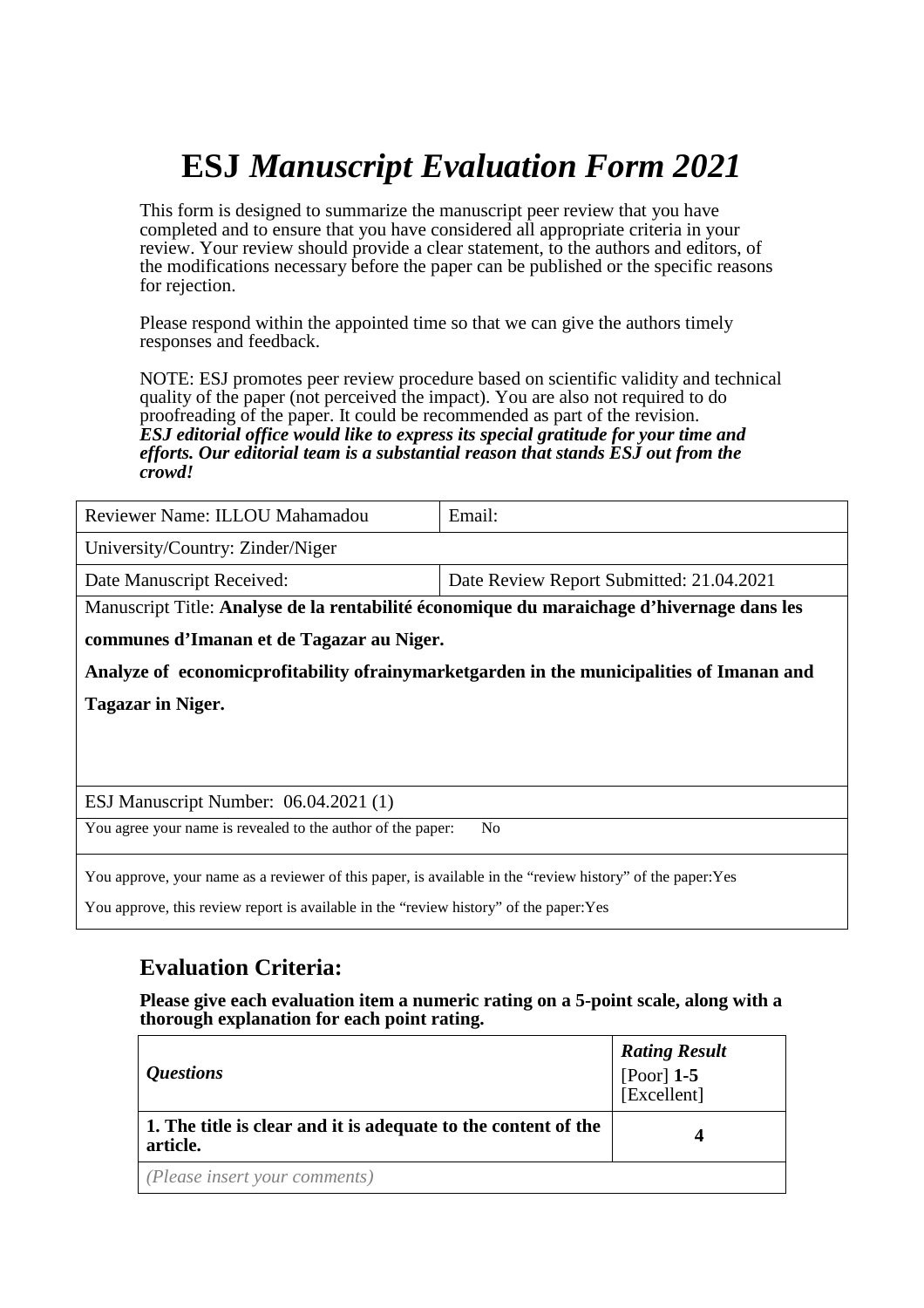| 2. The abstract clearly presents objects, methods and<br>results.                                                                                                                                 | $\mathbf 2$    |
|---------------------------------------------------------------------------------------------------------------------------------------------------------------------------------------------------|----------------|
| (Please insert your comments)                                                                                                                                                                     |                |
| 3. There are few grammatical errors and spelling<br>mistakes in this article.                                                                                                                     | 3              |
| (Please insert your comments)                                                                                                                                                                     |                |
| 4. The study methods are explained clearly.                                                                                                                                                       | 3              |
| (Please insert your comments)                                                                                                                                                                     |                |
| 5. The resultsare clear and do not contain errors.                                                                                                                                                | $\overline{2}$ |
| (Please insert your comments) les résultats sont assez claires. Seulement, l'auteur a<br>mélange résultats et discussions. Il aurait fallu présenter séparément les résultats et<br>la discussion |                |
| 6. The conclusions or summary are accurate and<br>supported by the content.                                                                                                                       | $\mathbf{2}$   |
| (Please insert your comments)                                                                                                                                                                     |                |
| 7. The references are comprehensive and appropriate.                                                                                                                                              | 3              |
| (Please insert your comments)                                                                                                                                                                     |                |

### **Overall Recommendation**(mark an X with your recommendation):

| Accepted, no revision needed               |  |
|--------------------------------------------|--|
| Accepted, minor revision needed            |  |
| Return for major revision and resubmission |  |
| Reject                                     |  |

## **Comments and Suggestions to the Author(s):**

Le sujet est très intéressant. Vous devrez reprendre l'analyse des résultats pour minimiser l'approche par moyenne. Il faut une séparation nette des résultats et de la discussion. Vous devrez revoir l'organisation du document. La carte de présentation de la zone d'étude doit être reprise pour être plus lisible. Les autres commentaires sont dans le document.